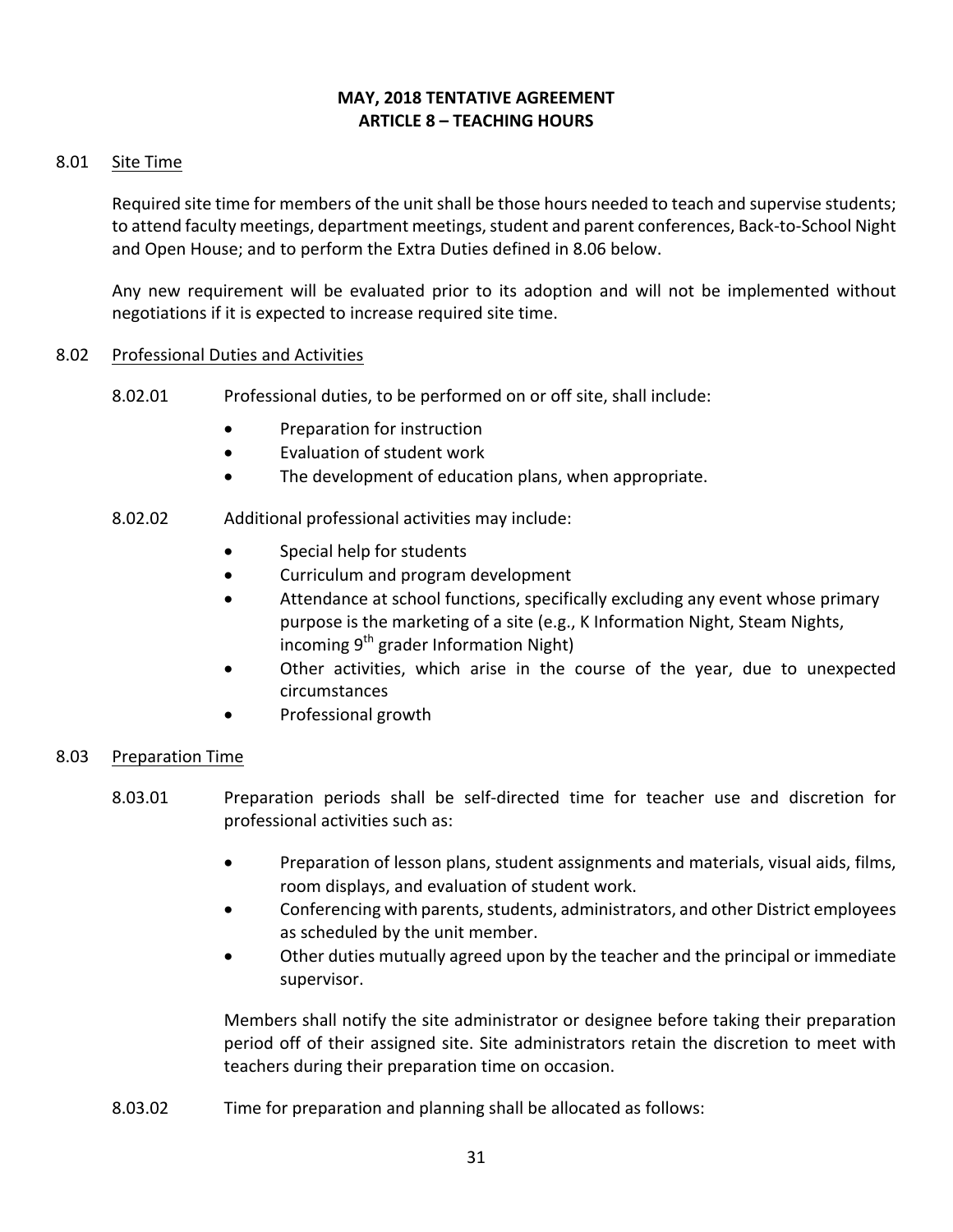One hour a week of teacher planning time shall be arranged for Child Development Center Teachers, except for teachers working a split shift. Teachers on a split shift will be entitled to a maximum of the equivalent of two (2) days preparation time per year, as authorized by the administrator. State licensing ratios will need to be maintained in this arrangement. The planning time will be established between each teacher and the director as long as there is not additional cost to the program.

Transitional Kindergarten Teachers: Preparation time begins after the completion of their student day. As with other teachers receiving a daily preparation period, in-lieu time will only be granted per  $8.04(a)$  or (b) below.

Kindergarten Teachers: If the District operates a "full day" Kindergarten day consistent with the 2017/18 school year, Kindergarten teachers shall receive four 60-minute preparation periods per week, three of which shall be individually scheduled, and one self-directed common preparation period.

If the District operates a Kindergarten day consistent with the 2015/16 school year, preparation time shall begin after the completion of the student day. As with other teachers receiving a daily preparation period, in-lieu time will only be granted per 8.04(a) or (b) below.

The District shall provide the Association with a schedule for the kindergarten day no later than January 31 of the prior school year.

During the 2018-19 school year only, kindergarten teachers shall receive one additional release day per trimester for teacher-directed professional activities.

Elementary Grade Teachers: Four 60-minute preparation periods per week, three of which shall be individually scheduled, and one self-directed common preparation period.

Any unit member who loses his/her individually scheduled preparation period due to a holiday identified in article 8.08.02 (excepting full-week breaks) shall have the option to work up to one hour beyond his/her professional work day in order to make up the missed preparation period. Such work shall be consistent with the purposes set forth in article 8.03.01 and shall be compensated at the District hourly rate.

On other occasions during the instructional year when an individually scheduled preparation period is missed due to District scheduling, in-lieu time shall be granted. Fourth and fifth grade classroom teachers shall receive one additional release day per trimester.

Unit members shall not be assigned preparation periods on Monday for more than two consecutive school years unless the unit member requests it.

Middle School teachers  $(6-8)$ : 5 periods per week within the student day.

Secondary teachers (9-12): 5 periods per week within the student day.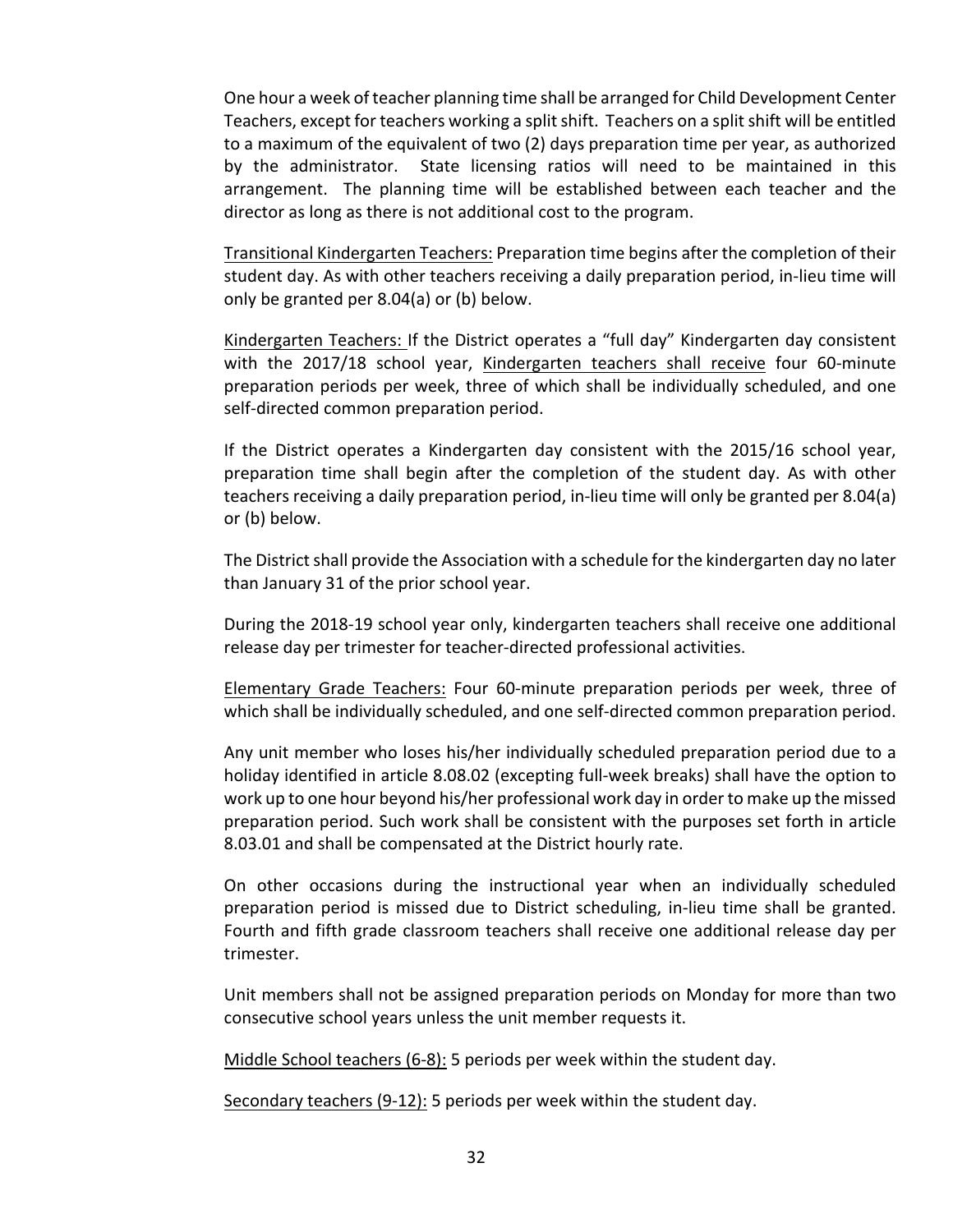A period refers to a student period.

For any exceptions to preparation time and/or scheduling, a waiver request must be submitted to the Association.

### 8.04 In-Lieu Time

- a. In-lieu time shall be granted when, during a preparation period, a unit member supervises another unit member's class for one period as assigned by the administrator. The assignment shall be presented to the employee in writing.
- b. In-lieu time shall be granted when a teacher takes additional students into his/her classroom because of the absence of another teacher. In-lieu time shall be credited when the additional students, plus the regular enrollment of that class, exceeds class maximum as stated in the contract.
- c. Accumulated in-lieu time may be turned in for compensation by submitting a time card to Human Resources. In-lieu time shall be paid at the contractual hourly rate. The minimum payment for a missed preparation period shall be one hour.

## 8.05 Lunch Time

Every member of the bargaining unit shall be entitled to not less than a forty (40) minute duty-free uninterrupted lunch period per day, except on rainy days or any other day with a variation in schedule when the lunch period shall be no less than thirty (30) minutes. Unit members and site administrators may mutually agree that members will perform the extra duties provided for in section 8.06 below during the member's lunch period. No unit members shall be required to perform extra duties during the member's lunch period.

### 8.06 Extra Duties

Faculty members have the option to select, in advance, those extra duties they would prefer to perform. Sign-ups for extra duties will occur at the beginning of the school year and as events are placed on the school calendar. Documentation of extra-duty events served will be kept by the site administrator and will be made available upon request. Any questions concerning the assignment of or the crediting and accounting of extra-duty events will be addressed to the site administrator.

Where possible, the administration shall provide advanced written notification of extraduty assignments.

- 8.06.01 All middle school and high school unit members shall select up to four (4) extra duties at 4.0 hours for a total of 16.0 hours from among the following areas:
	- Athletic events Dances Plays Graduation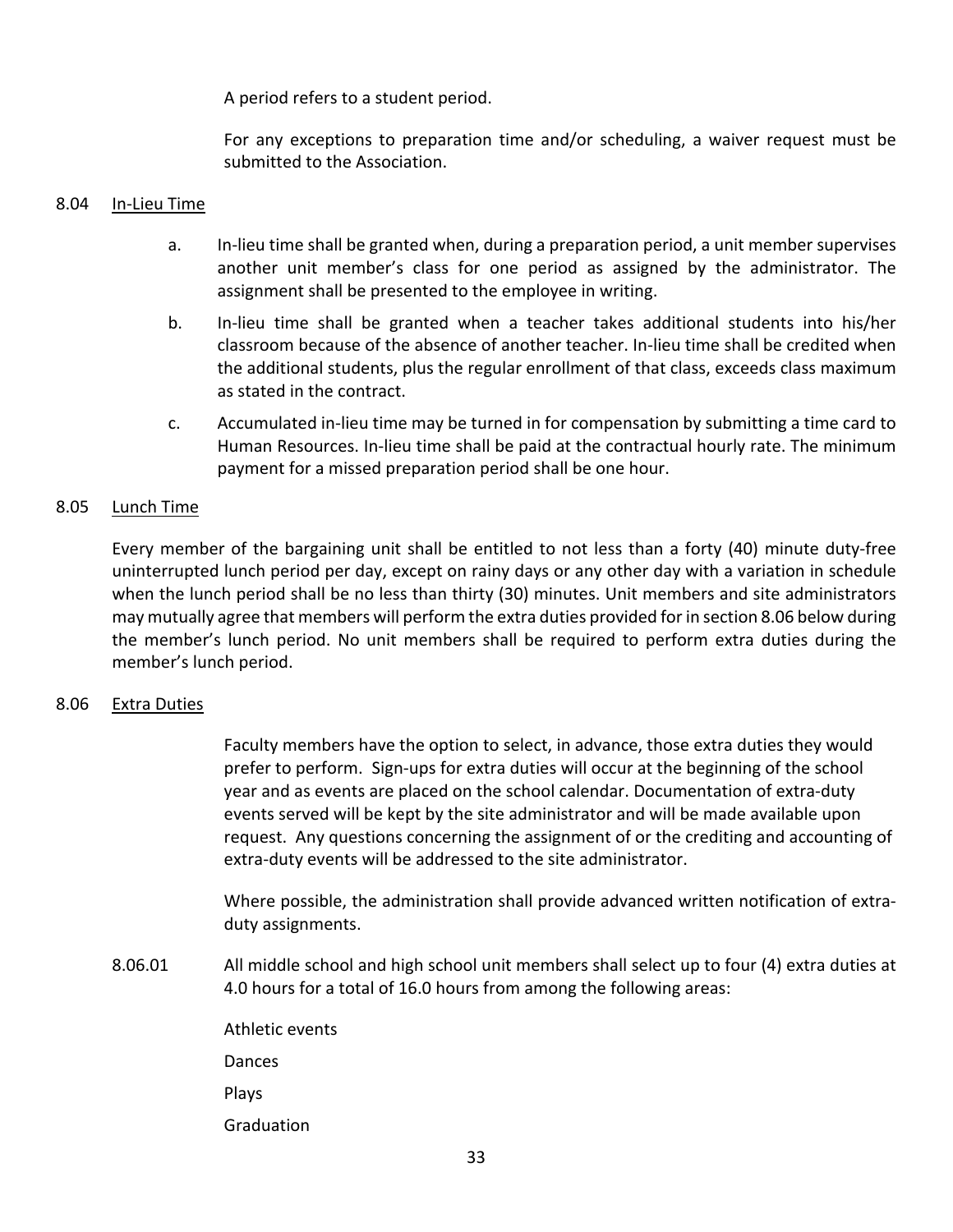High School Class Sponsor (equivalent of 4 extra duties) Club Sponsor (equivalent of 2 extra duties) PTA or PTSA representative AEA representative, officer, or negotiating team member (maximum of two extra duties) School Site Council ELAC Leadership Team Go Green Coordinator Other additional duties as mutually agreed upon by the unit member and administrator Events lacking coverage will be assigned to faculty members with the fewest accumulated events. There shall be a maximum of two (2) class sponsors per class at the high school. The sponsoring of student clubs shall be voluntary. 8.06.02 Elementary school members shall select duties in the following areas: PTA SSC DLAC ELAC Event supervision, such as science fairs, carnivals, concerts, etc. AEA representative, officer or negotiating team member (maximum of seven [7] hours credit) Go Green Coordinator Leadership Team Emergency Preparedness Coordinator(s) **SST** Sunshine Committee Coordinator(s) Other additional duties as mutually agreed upon by the unit member and administrator

8.06.03 No unit member will be required to perform extra duties beyond 16.0 hours in a school year. 

> As duties vary from site to site, administrators will consult with unit members at their request at the start of each school year regarding the expectations and anticipated time commitments of the site's extra duties.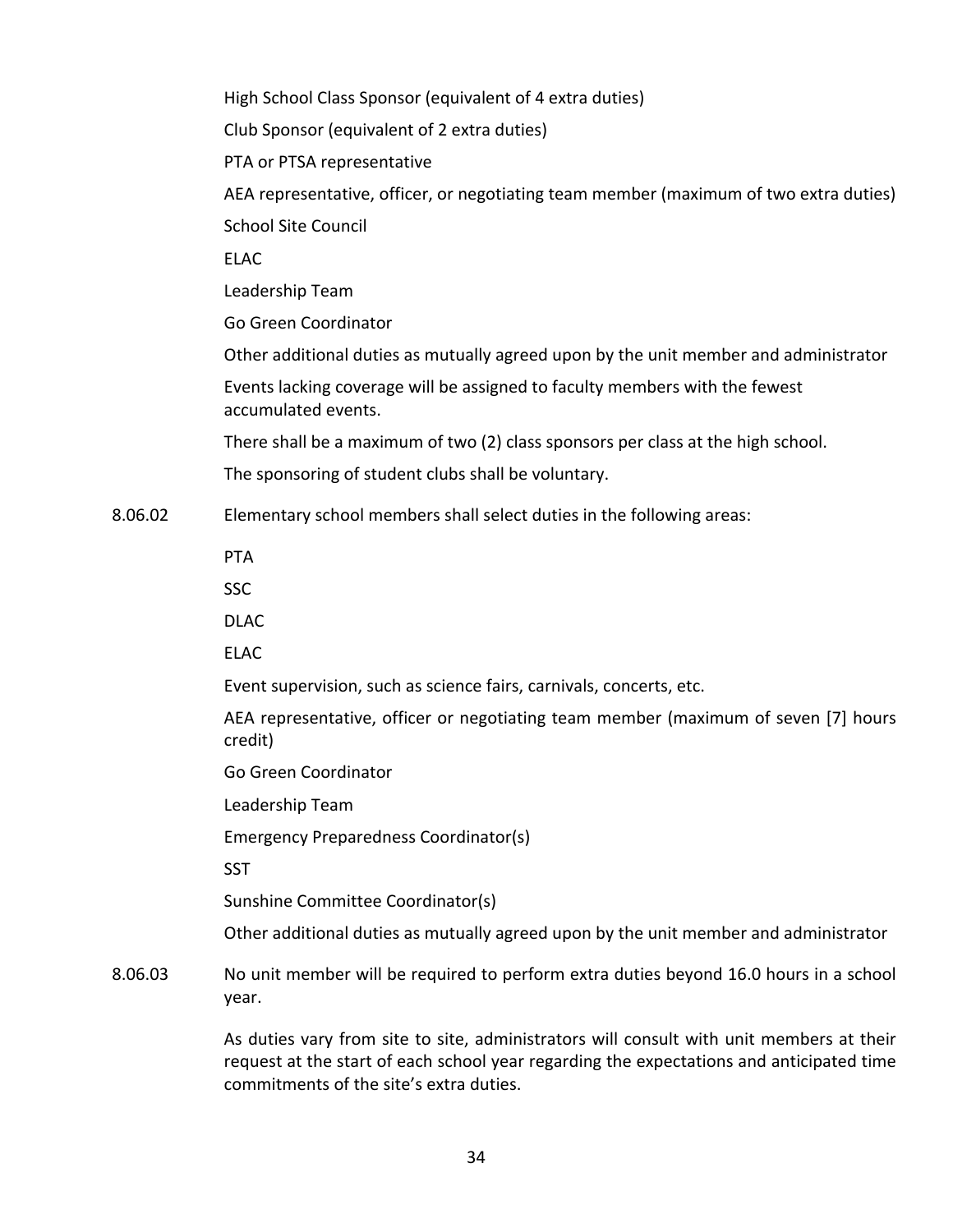8.06.04 All extra duties and obligations shall be equitably and reasonably distributed. Such duties will be posted as assigned. Part-time members shall be expected to perform non-teaching duties as set forth in this section on a prorated basis in the same manner as full-time employees. 

> Activities and events that do not have enough staff sign-ups will be assigned by the administration to members of the faculty that have the least number of events served and/or the least number of events committed for the school year.

#### 8.06.05 Traveling Employees

Unit members who are required to travel between school sites within a given day in the performance of their duties shall be assigned non-instructional duties as described above. Principals shall confer regularly to see that these duties are assigned in such manner.

#### 8.07 Faculty Meetings

Unit members shall not be required to attend more than two (2) faculty meetings per month. The meetings shall be of one hour duration each except in unusual circumstances.

#### 8.08 Length of Work Year

8.08.01 The length of the work year for members of the unit shall be 185 days, of which 180 shall be teaching days, two  $(2)$  shall be work days, and three  $(3)$  shall be staff development days.

### 8.08.02 Calendars

Calendars for future school years (beginning with the 2020/21 school year) shall be jointly developed on an annual basis by a committee consisting of three members selected by the Association, three members selected by the District. Additionally, one member from each of the other recognized bargaining units within the District may serve on the committee in a non-voting, advisory only capacity. The calendar committee shall propose two calendar options for the school year no later than December 1. The committee's proposed calendars shall be submitted within 30 days to the Association's membership. The two options will be voted upon by the Association membership by February 1. Within 30 days, the option chosen by the Association's membership shall be submitted to the District's Governing Board for consideration. The calendar selected by the membership shall not take effect unless ratified by the District's Governing Board. If the Association and the District cannot agree to a calendar through this process, the last agreed-upon calendar shall remain in effect.

The calendar committee may consider the following guidelines, which have been developed with the intention that the District and the Association create calendars in conjunction with education code provisions, parent and community needs, student testing, and the need to maximize student attendance.

#### Teacher Work Days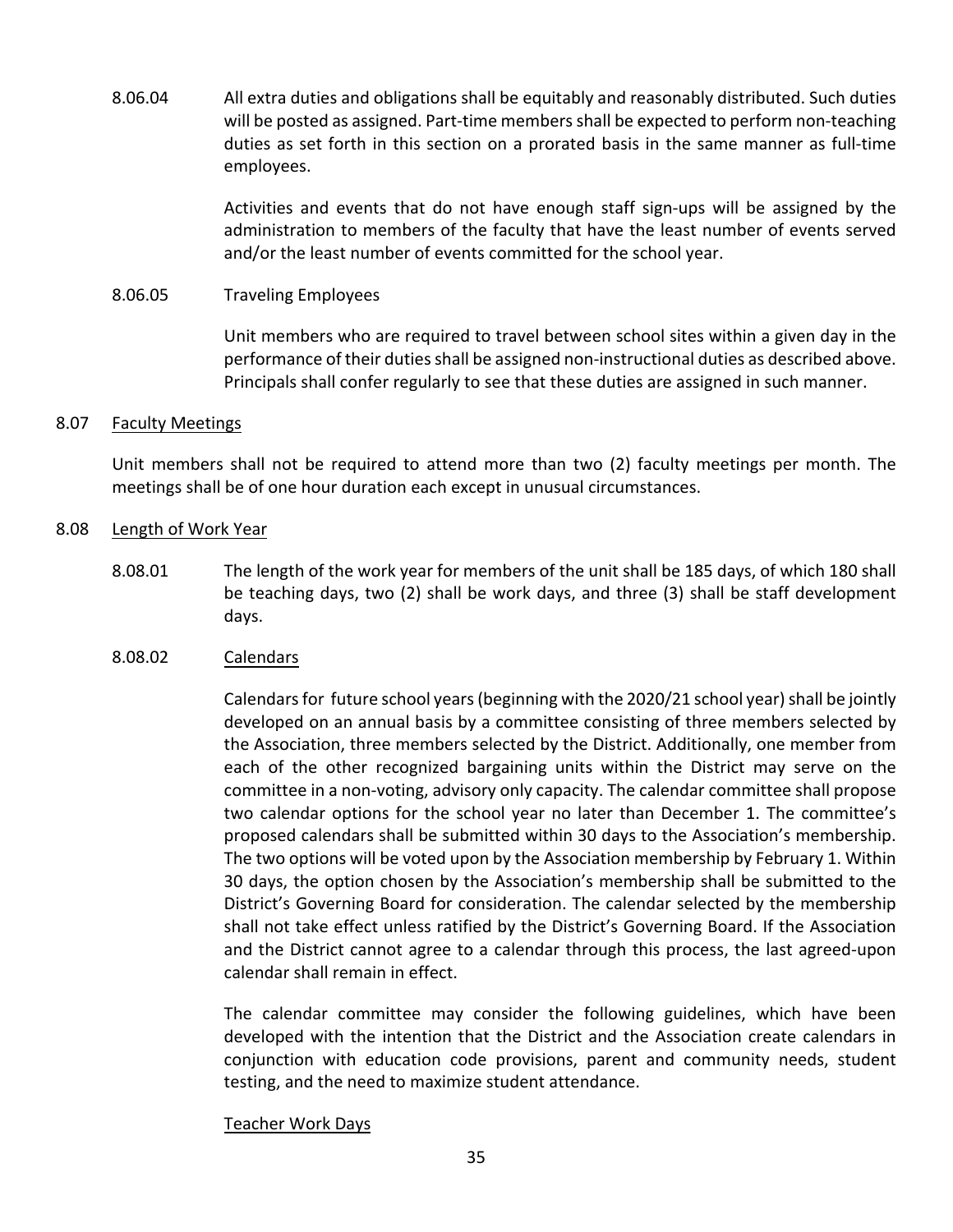Two teacher work days occur within the work year for unit members.

## Teacher Staff Development Days

Three (3) staff development days occur within the work year for unit members.

## August/September

The first Monday in September shall be observed as Labor Day.

## November

Veterans Day shall be observed as a holiday on November 11, as well as the Thanksgiving holiday, proclaimed by the President. The Friday after Thanksgiving will be observed as a local holiday.

## December

The winter break shall be at least 10 work days. December 25 and January 1 shall be among the 10 days selected for the winter break.

### January

Martin Luther King's birthday shall be observed as a holiday on the third Monday in January.

# February

President's Day shall be observed as a holiday on the third Monday and Lincoln's Day holiday shall occur on the Friday before the President's Day holiday.

# March/April

Spring break will be for five (5) work days.

# May

Memorial Day shall be observed as a holiday on the last Monday of the month.

### June

The last day of the work year will be no later than the Friday of the third full week in June.

8.08.03 Any state-mandated increase in the length of the student day need not be negotiated as long as the requirements of this Article are met; however, the District is obligated to negotiate the impacts of any such increase.